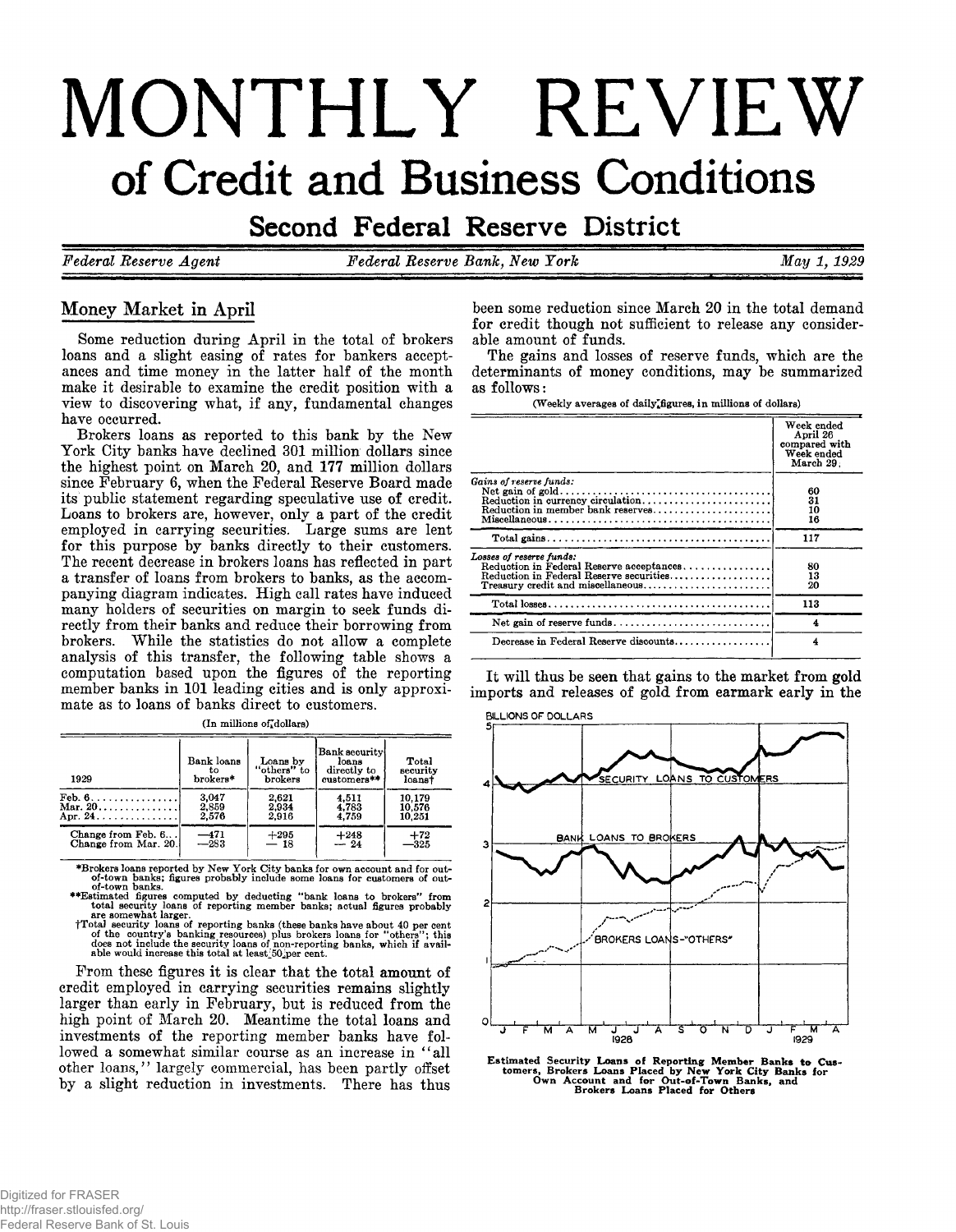**month together with some reduction in currency circulation were offset by decreases in Federal Reserve holdings of bankers acceptances and Government securities. There was little net gain or loss of funds to the market. A measure of the relation of the supply of and demand for funds is to be found in the borrowings of the New York City banks from the Federal Reserve Bank. In order to keep their reserves in balance the city banks continued to find it necessary to borrow about 200 million dollars or about 30 per cent of their total reserves. There has thus been no essential change during the month in the position of the money market.**

**The following table shows the general level of money rates in New York at the end of April compared with a month previous. While rates for bankers acceptances showed some ease, rates for commercial paper and for bank loans to customers were slightly firmer. Time money advanced further in the early part of the month but subsequently eased slightly, and at the close of April was practically the same as a month ago. The change in rates for bankers acceptances was due to conditions peculiar to that market, which will be described later.**

**Money Rates at New York**

|                                                                                                         |                                   | Apr. 30, 1928 Mar. 28, 1929 Apr. 29, 1929 |                                        |
|---------------------------------------------------------------------------------------------------------|-----------------------------------|-------------------------------------------|----------------------------------------|
| Stock Exchange call loans<br>Stock Exchange 90 day loans<br>Prime commercial paper                      | $*_{5-6}$<br>$5^{\circ}$          | $*_{8-20}$<br>**814-6<br>534-6<br>512     | $*7\frac{1}{2}$ -16<br>8 $\frac{1}{2}$ |
| $Bills - 90$ day unindorsed<br>Customers' rates on commercial loans.<br>Treasury certificates and notes | $\frac{4}{3}\frac{1}{2}$<br>+4.47 | 15.60                                     | $5\frac{3}{73}$                        |
| Maturing June $15$<br>Maturing September $15, \ldots, \ldots$<br>Federal Reserve Bank of New York       | 3.65<br>$\cdots$                  | 4.89<br>4.88                              | 4.90<br>4.94                           |
| rediscount rate<br>Federal Reserve Bank of New York                                                     |                                   | 5                                         | 5                                      |
| buying rate for 90 day bills                                                                            | $3\%$                             | 514                                       | 514                                    |

**\* Range for preceding week t Average rate of leading banks at middle of month \*\* Nominal quotation**

**In the call loan market the chief event of importance beyond the firming of rates in the first week of the month was a distinct tightening of the market in the last week of the month following a recovery in stock prices and the approach of the month end. On Friday, April 26, the rate for new loans rose to 16 per cent— the highest rate in recent years except for the 20 per cent rate on March 26. The causes of this high rate were similar to those operating on March 26— an increasing demand for funds at the time of month-end demands upon the banks. The New York banks, with their heavy borrowing at the Reserve Bank, were reluctant to put out funds except in case of extreme necessity to avoid a breakdown of the market. Under such circumstances very tight money and high rates are from time to time inevitable.**

#### BILL MARKET

**Both the supply of and demand for bills were rather large during the early part of April, but after the first week a substantial decrease occurred in offerings of new bills to the market while the investment demand continued active. Due to the resulting depletion of their portfolios, both as to volume and maturities, the dealers had difficulty in filling the demand and their sales consequently were sharply curtailed. As a result, the deal-**



Volume of Bankers Acceptances, Showing Proportion Held by Federal Reserve Banks, by Foreign Accounts of Federal Reserve Banks, and by Other Investors

**ers on April 22 lowered their bid and offered rates % per cent on all maturities, except 30 day bills. After this rate reduction there was a moderate increase in the supply of bills, and due to this and other causes the portfolios of the dealers were increased somewhat.**

**A further decline of \$23,000,000 occurred during March in the total volume of dollar acceptances outstanding in this country, according to the survey of the** American Acceptance Council. At \$1,205,000,000 on March 30, the outstandings were \$79,000,000 smaller **than at the end of 1928, which was the high point of acceptance outstandings, but were \$120,000,000 larger than in March of last year. Meanwhile the Reserve Banks' holdings of bills for their own account were reduced \$289,000,000 during the first quarter of this year, and at the end of March were \$150,000,000 smaller than on the corresponding date of last year. They were also somewhat smaller than in March 1927, when the total amount of bills outstanding was approximately \$400,- 000,000 below the current level. A small increase occurred in the Reserve Banks' holdings of bills for foreign correspondents between the end of December and the end of March, but the decline in the Reserve Banks' own portfolio of bills was offset principally by an increase of nearly \$200,000,000 in the holdings of bills by other investors. These other holdings are composed of bills purchased by banks for their own account and** for foreign institutions, and of bills purchased by other **domestic corporations and individuals; and the increase undoubtedly was induced by the higher yield offered on bills during the past few months. The accompanying diagram indicates that these holdings are larger, and the market less dependent upon the Reserve Banks, than at any other time in recent years.**

**Between the end of March and April 24, the Reserve Banks' portfolio of bills showed a further decline of \$59,000,000 to \$141,000,000, a figure \$225,000,000 below the total of a year ago, and the smallest since October 1924.**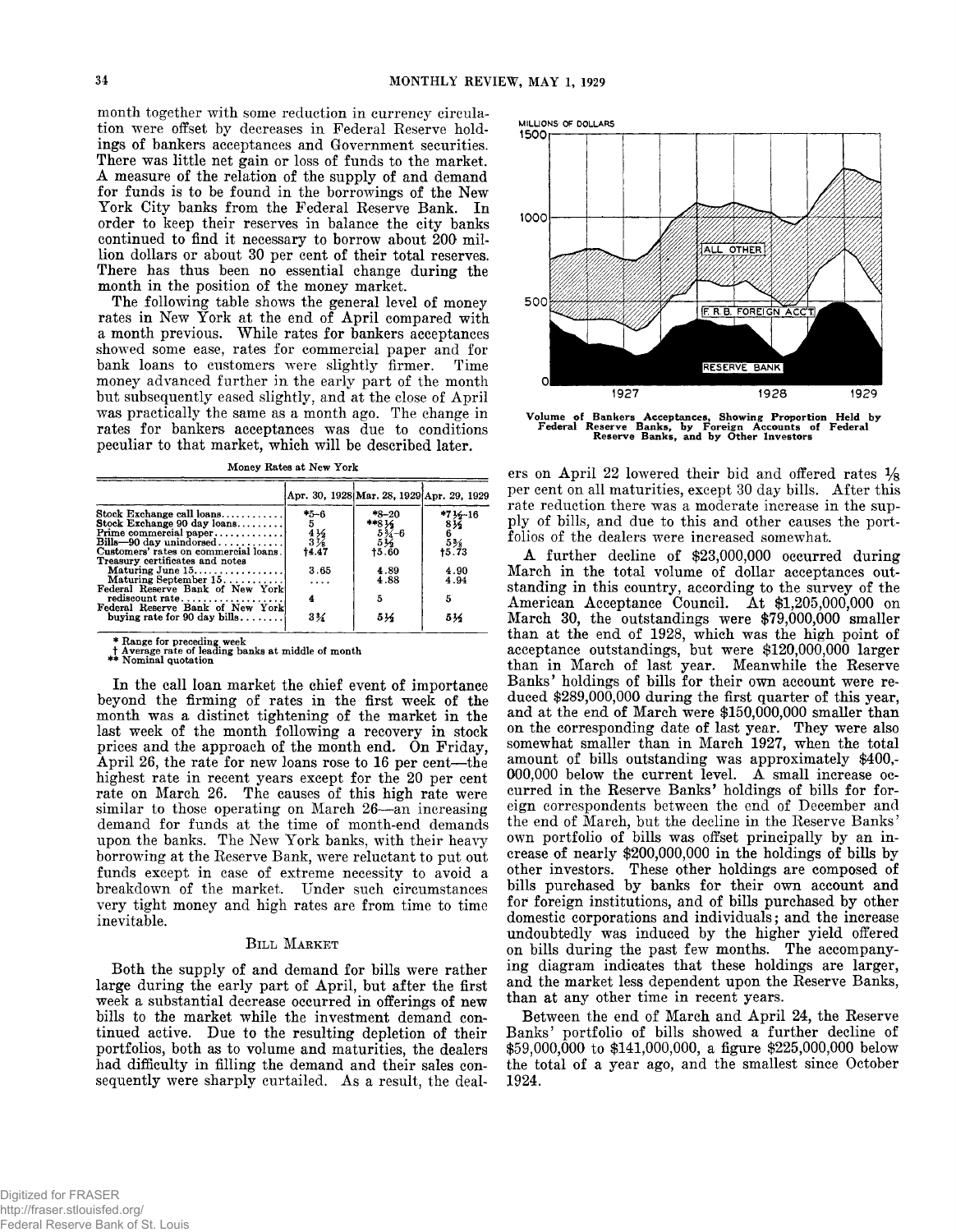**The prevailing rate for the usual grade of prime commercial paper advanced to 6 per cent early in April and remained at that level throughout the month. Despite the higher rates, the banks throughout the country showed no increased interest in dealers' offerings. Due to the difficulty in disposing of paper, commercial paper firms limited their purchases for the most part to providing for the borrowing requirements of their old customers, and were little disposed to seek additional amounts of paper from new borrowers.**

**The amount of commercial paper outstanding showed a decline of 6 per cent in March, following slight increases in the two previous months. The outstandings of \$387,000,000 reported to this bank by 23 firms on March 30 were 32 per cent smaller than a year ago.**

## **Central Bank Rate Changes**

**Five European central banks raised their discount rates during the month of April. On the 19th the Bank of Poland rate, which had stood at 8 per cent since May 1927, was raised to 9 per cent. A " prolonged and acute shortage of ready money" was reported from Poland throughout the winter and early spring, and the central bank bill portfolio expanded to 703,900,000 zlotys on March 31 as against 495,800,000 zlotys one year earlier and 623,500,000 zlotys at the end of November 1928. The technical position of the bank is still strong, however, with a gold and exchange reserve ratio of 62.5 per cent against notes and demand liabilities.**

**On the 24th the Austrian National Bank increased its** rate from  $6\frac{1}{2}$  to  $7\frac{1}{2}$  per cent, and the Hungarian **National Bank from 7 to 8 per cent. Both banks had already raised their rates during the latter half of last year, and the present increases were effected in order to arrest a further loss of foreign exchange reserves occasioned by the attraction of high interest rates in other centers. Between the end of June 1928 and April 7, 1929 the Austrian bank's reserve declined by 29,000,000 schillings or over 7 per cent. As against one year earlier, its bill portfolio has expanded by 74 per cent, while the reserve ratio was last reported at 41.3 per cent as against 52.8 one year before. The Hungarian National Bank shows a loss of 58,400,000 pengos or 21 per cent in gold and foreign exchange reserve between June 30, 1928 and April 7, 1929. Its bills discounted were 15 per cent greater on April 7 than one year before, the reserve ratio meanwhile declining from 49 to 43.2 per cent.**

**On April 25 the Reichsbank increased its rate from**  $6\frac{1}{2}$  to  $7\frac{1}{2}$  per cent. The last previous change in the dis**count rate of this bank was a reduction of one-half per cent made in January 1929, after a considerable inflow of gold and foreign short-term funds had eased the Berlin money market to a point where the official rate was losing contact with the private rates. Since then stringency has reappeared. As a result, the Reichsbank statements show a decline of 550,000,000 reichsmarks in gold between the end of 1928 and April 23, and a simultaneous decrease of 115,000,000 reichsmarks in foreign exchange reserve. The statutory reserve ratio of gold and exchange to** *notes* **in circulation was 56.6 per cent on April 23 as against 58.8 per cent on the corresponding**

**COMMERCIAL** PAPER MARKET date in 1928. The slight drop in this ratio in the face of **such a substantial loss of reserves is due to the fact that large additional reserves were acquired in the second half of 1928, and the recent losses bring the bank practically back to its situation of one year ago.**

> **Presumably in response to the higher rates of its neighbors, Germany and Poland, the Bank of Danzig increased its discount rate from 6 to 7 per cent on April 30. The earlier rate had been in force since June 1927.**

> **Official discount rates of the European central banks are as follows:**

> Below 5 per cent: France  $(3\frac{1}{2}\%)$ , Switzerland  $(3\frac{1}{2}\%)$ , **Belgium (4 % ), Sweden (4 % % ).**

> 5 per cent (New York bank rate): Czechoslovakia, Den**mark.**

**5 % per cent: England, Netherlands, Norway, Spain.**

**6 per cent: Jugoslavia, Latvia, Rumania.**

**7 per cent: Danzig, Finland, Italy, Lithuania.**

**7 % per cent: Austria, Estonia, Germany.**

**8 per cent: Hungary, Portugal, Soviet Russia.**

**9 per cent: Bulgaria, Greece, Poland.**

**On April 11 the Imperial Bank of India lowered its discount rate from 8 to 7 per cent. The higher rate had been in force since February of this year.**

#### **Foreign Exchange**

**Probably reflecting the effect of higher central bank rates abroad, a number of European exchanges gained strength in April. Sterling remained steadily at or above \$4.851/4, rising to \$4.85 17/32 on the 8th and closing on the 27th at \$4.85 11/32. The Dutch guilder, which had been slow to recover following the rise in the Netherlands Bank rate on March 25, firmed con**sistently from \$0.4006½ at the beginning of April to **\$0.4020% or % above par, on the 27th. The French franc was maintained above the outgoing gold point from Paris to New York, and the Swiss franc rose to \$0.19261/4, a level not previously reached since December. For the first time in several months the Italian lira** crossed \$.0524, standing on the 27th at only 1<sup>5</sup>/<sub>8</sub> points **below its parity of \$.0526. It will be recalled that the discount rate of the Bank of Italy was raised on March 14 without immediate effect. The increase in the Hungarian National Bank rate on the 24th was followed by a firming of the pengo to \$0.174414 on the 27th. Among the Scandinavian exchanges, the Danish crown showed an appreciation of three and one-half points to \$0.2668.**

**The European currencies which weakened in April were the reichsmark and the peseta. From \$0.2372 on the 1st, the reichsmark dropped to \$.02370 on the 19th and then touched a new low of \$.02359 on the 26th, recovering on the 27th to \$0.2370. The sharp drop in German exchange to the lowest point since the new reichsmark was established followed an advance of 1 per cent in the Reichsbank rate, and was generally believed to be due to the psychological effect of the reported** *impasse* **in the reparation negotiations in Paris. A new low of \$0.1422 was touched by the peseta on the 24th, this exchange opening the month at \$0.1515 and closing on the 27th at \$0.1440.**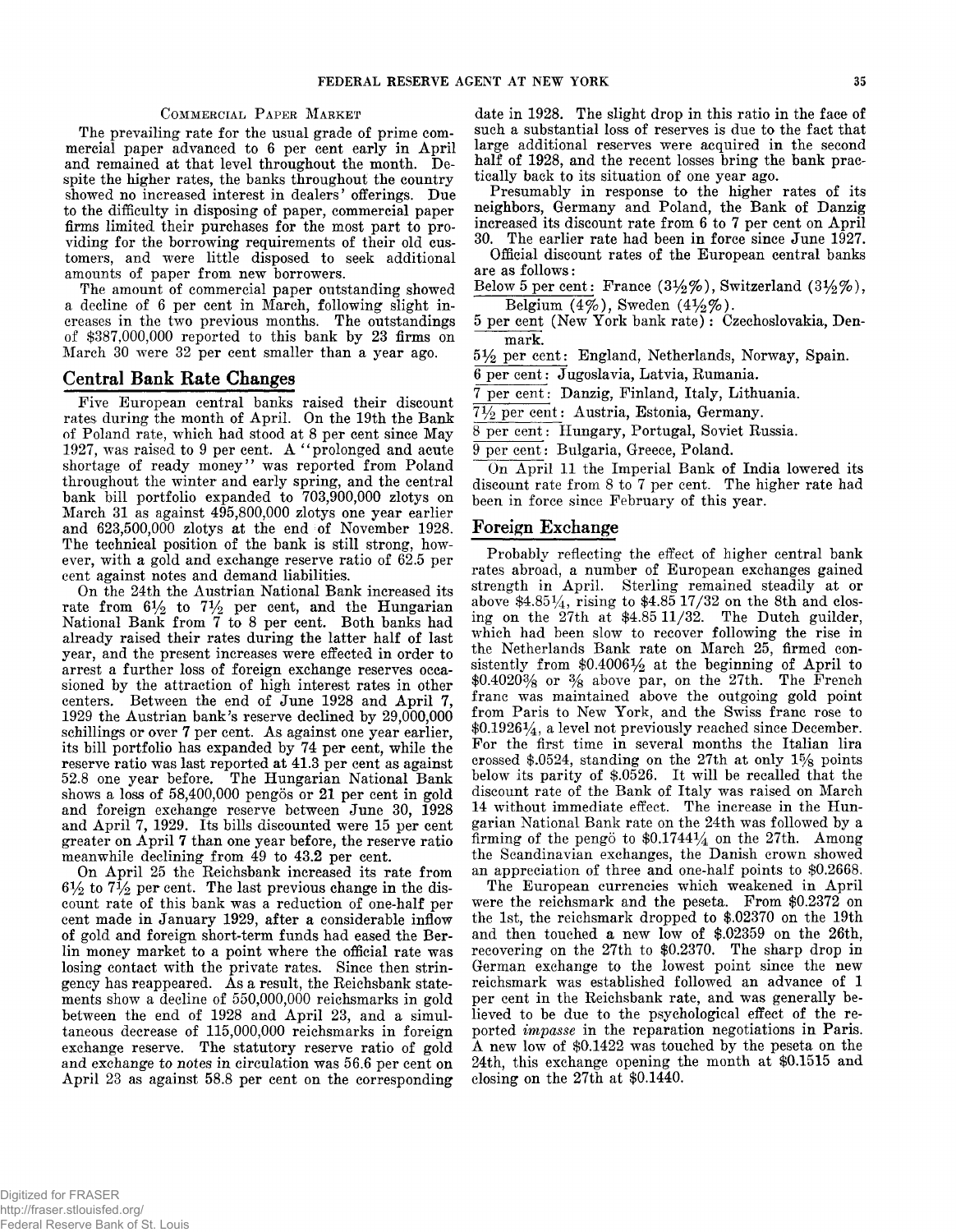**The Canadian dollar lost % in the period surveyed, closing at a discount of % . It is now about five months since this exchange has touched par and it has been well below the gold import point during the entire month. This is the season of the year when Canadian exchange is generally at a premium. Moving within a range for the month of \$0.9551%: to \$0.9569%, the** Argentine peso closed almost daily at \$0.9560<sup>1</sup>/<sub>4</sub>, which **is still 18 points below the gold export point for New York and considerably under the parity of \$0.9648. The Brazilian milreis appreciated from \$0.1178 to \$0.1190 during the month.**

**Among the Far Eastern exchanges, the rupee declined from \$0.3642 to \$0.3632, while both the Hong Kong and Shanghai exchanges were weaker in accordance with the downward tendency of Far Eastern exchanges begun last autumn. The Japanese yen fluctuated widely, but was last quoted at \$0.4500, some 50 points above the market quotation at the close of April 1st. The strength in yen exchange is probably due to renewed rumors that the gold embargo is to be lifted.**

### Gold Movement

**There was a further gain of gold to this country through net imports and earmarking transactions during April. As in March the gold imports were largely from Germany and Argentina; shipments from Germany amounted to about \$14,500,000, and shipments from Argentina to \$6,425,000. Substantial amounts of gold were released from earmark for foreign account during April, and although there were additional earmarkings in the latter part of the month, the reduction for the month in gold held under earmark here amounted to approximately \$48,600,000. These preliminary figures indicate a net gain of about \$69,800,000 of gold to this country during April through the release of gold from earmark and through imports.**



**The accompanying diagram reviews the gold movements since the beginning of the year, as shown by the weekly statements issued by this bank, with minor adjustments based on final figures reported by the Department of Commerce for the first three months of the year. This shows that this country has gained steadily through**

**an excess of imports over exports of gold since the beginning of the year, but that a substantial earmarking caused a loss of gold early in January which more than offset imports until the second week of February. The net gain of gold remained comparatively small until April, when the release of earmarked gold, combined with further imports, raised the net gain of gold since the beginning of the year to about \$110,000,000. The figures in the diagram cover the period through April 24, and transactions between that date and April 30, while included in the aforementioned totals, are not shown in the diagram.**

**As concerns gold movements abroad, the principal** events have been: (1) The drain of some \$131,000,000 **in gold out of the Reichsbank since the first of the year, of which over \$120,000,000 was lost in the first three** weeks of April; and (2) the gradual acquisition of **nearly \$33,000,000 in gold by the Bank of England since the increase of its discount rate on February 7** to  $5\frac{1}{2}$  per cent.

### Foreign Balances in the United States

**Each year for some years past the Department of Commerce, in connection with its computation of this country's balance of payments, has sent a questionnaire to each of the principal banks and banking houses to ascertain the amounts of foreign funds in our money market, and also the amounts of American funds employed at short term abroad. The figures for December 31, 1928 have just been compiled and show foreign funds in this market amounting to \$2,900,000,000, compared with \$3,000,000,000 on December 31, 1927. The principal items in this total are shown in the following table. Due to Foreigners (In millions of dollars)**

|                                                                                                                                    | Dec. 31, 1927 Dec. 31, 1928             |                                   |
|------------------------------------------------------------------------------------------------------------------------------------|-----------------------------------------|-----------------------------------|
| Borrowings from foreigners<br>Employed in brokers loans<br>Employed in treasury certificates<br>Employed in other short-term loans | 1,938<br>109<br>406<br>101<br>445<br>13 | 1,751<br>201<br>570<br>208<br>174 |
|                                                                                                                                    | 3.012                                   | 2.912                             |

**The changes shown above are accounted for in part by the fact that the high money rates in the New York market during 1928 attracted a considerable amount of funds of foreigners. On the other hand the movement of funds from foreign countries to this market, together with the reduction in new foreign financing here, placed pressure upon the exchanges which made it necessary for foreign banks of issue to liquidate some of their deposits and holdings of short-term securities in this market in order to support the exchanges of those countries. There was also a tendency for foreign funds to be transferred from employment in Treasury certificates to employment in bankers acceptances because of the higher relative yield from acceptances and the change in the tax provision, by which foreign central banks no longer were required to pay taxes on income received from investments in bankers acceptances.**

**It seems likely that the amount of foreign funds reported as employed in brokers loans would have been considerably larger if some other date were reported than December 31, for a number of foreign lenders in**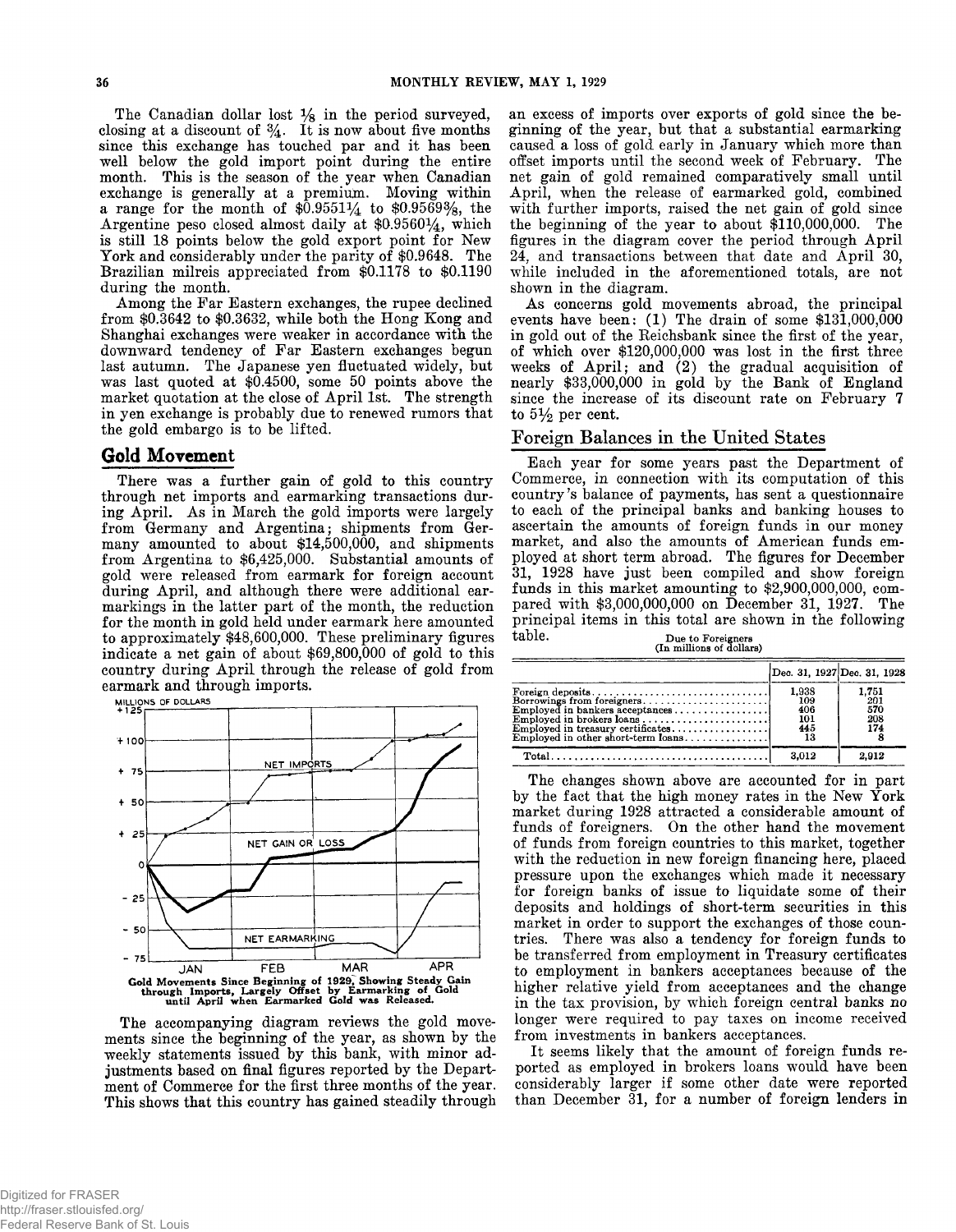**the call market withdrew funds on December 31, probably for " window dressing" purposes.**

**While the report includes returns from practically all of the important banks and banking houses, it was not, of course, possible to secure returns from every concern doing some foreign banking business. It seems probable that if the returns had been entirely complete there would be even less difference between the figures for December 31, 1928 and those for December 31, 1927, because of the nature of the shift of funds during the year from the account of central banks of issue to private account.**

**The data for American balances abroad are probably somewhat less completely satisfactory, but show in general a further increase.**

#### **Security Markets**

**The volume of stock trading on the New York Exchange was much reduced in April, following the very heavy turnover of March. Stock prices generally fluctuated without definite direction until the third week of the month, when the market developed a moderate upward tendency, as a result of which a general average of stock prices at the end of the month reached a level within 1 per cent of the mid-March peak.**

**A moderate recovery in bond prices occurred during April, following the declines of March and previous months. The average price of the 8 United States Government bond issues now outstanding rose 2 full points from the lowest level of March, while the average price of a list of 40 representative domestic corporation bonds advanced nearly 1 point, and an average of the prices of 40 foreign bonds rose about** *%* **of a point.**

#### **New Financing**

**Offerings of new domestic securities, other than for refunding purposes, were somewhat smaller in March than in February, but showed a 60 per cent increase over a year ago, approximately the same increase as occurred in February. The increase over last year again was entirely confined to domestic corporate issues; State and municipal flotations were about one-fourth smaller than in March 1928. Refunding issues continued to be offered in much smaller volume than a year ago. As in other recent months, it appears that the increase in domestic corporate issues largely represented increased borrowing by investment trusts, holding companies, and other financial corporations for the purpose of engaging in financial operations, rather than increased borrowing by commercial and industrial enterprises.**

**This bank's compilation of new foreign security offerings in this market showed a total for March that was somewhat larger than a year ago. This was entirely due to a large offering of stock direct to stockholders by a domestic corporation, the proceeds of which were to be used in furthering the development of power facilities in foreign countries. Security flotations for foreign borrowers continued in much smaller volume than a year ago. For the first quarter of this year, the total of foreign borrowings, excluding issues to refund loans originally placed in this market, but including flotations to refund securities originally sold abroad, and also**

**funds borrowed by domestic corporations for employment abroad, has been 29 per cent smaller than during the corresponding period of last year, following declines in the last two quarters of 1928 of 45 and 41 per cent, respectively, compared with the corresponding periods of the previous year. Six out of the last nine months have shown reduced volumes of foreign financing as compared with the preceding year.**

|  | New Foreign Capital Flotations Offered in the United States |  |  |  |
|--|-------------------------------------------------------------|--|--|--|
|  | (In millions of dollars)                                    |  |  |  |

|                                                                                                | 1927             | 1928              | 1929p           |
|------------------------------------------------------------------------------------------------|------------------|-------------------|-----------------|
| $\text{February} \dots \dots \dots \dots \dots \dots \dots \dots \dots \dots \dots \dots$      | 127<br>78<br>107 | 115<br>98<br>114  | 31<br>35<br>167 |
|                                                                                                | 312              | 327               | 233             |
|                                                                                                | 217<br>43<br>124 | 113<br>216<br>193 |                 |
| Total 2nd quarter                                                                              | 384              | 522               |                 |
|                                                                                                | 70<br>109<br>85  | 48<br>95          |                 |
| Total 3rd quarter                                                                              | 264              | 144               |                 |
| $December \dots \dots \dots \dots \dots \dots \dots \dots \dots \dots \dots \dots \dots \dots$ | 234<br>107<br>81 | 71<br>70<br>110   |                 |
| Total 4th quarter                                                                              | 422              | 251               |                 |

*p* **Preliminary**

**In April, there appears to have been a somewhat larger volume of issues offered to provide capital directly to industrial undertakings, but as public utility and railroad issues have been smaller, total domestic corporate security offerings declined below the March volume. A \$50,000,000 loan by the City of Chicago and a \$28,000,- 000 issue of the State of Arkansas, however, resulted in making the total of State and municipal financing for April the largest in a number of months. Foreign financing in this market was extremely small; there were no important issues, either corporate or governmental.**

#### **Foreign Trade**

**Exports of merchandise, valued at \$486,000,000 in March, showed considerably more than the usual increase over February, and were larger than in March of any year since 1920 when the peak of commodity prices was reached. Imports, on the other hand, valued at \$383,000,000, showed less than the usual seasonal increase, but were slightly larger than in March 1927, despite a decline during the year in the average of import prices.**

**The continued large gains in exports of finished products accounted for the entire increase in total exports, compared either with February or with a year ago. Other groups of exports did not change materially. Shipments abroad of grain and raw cotton were both seasonally smaller than in the previous month; as compared with a year ago, the volume of cotton exports declined somewhat, while exports of grains increased.**

**Compared with a year ago, imports of partly and wholly manufactured products increased in March, while imports of crude materials and crude foodstuffs declined. The volume of crude rubber imports was smaller than the record volume of the previous month,**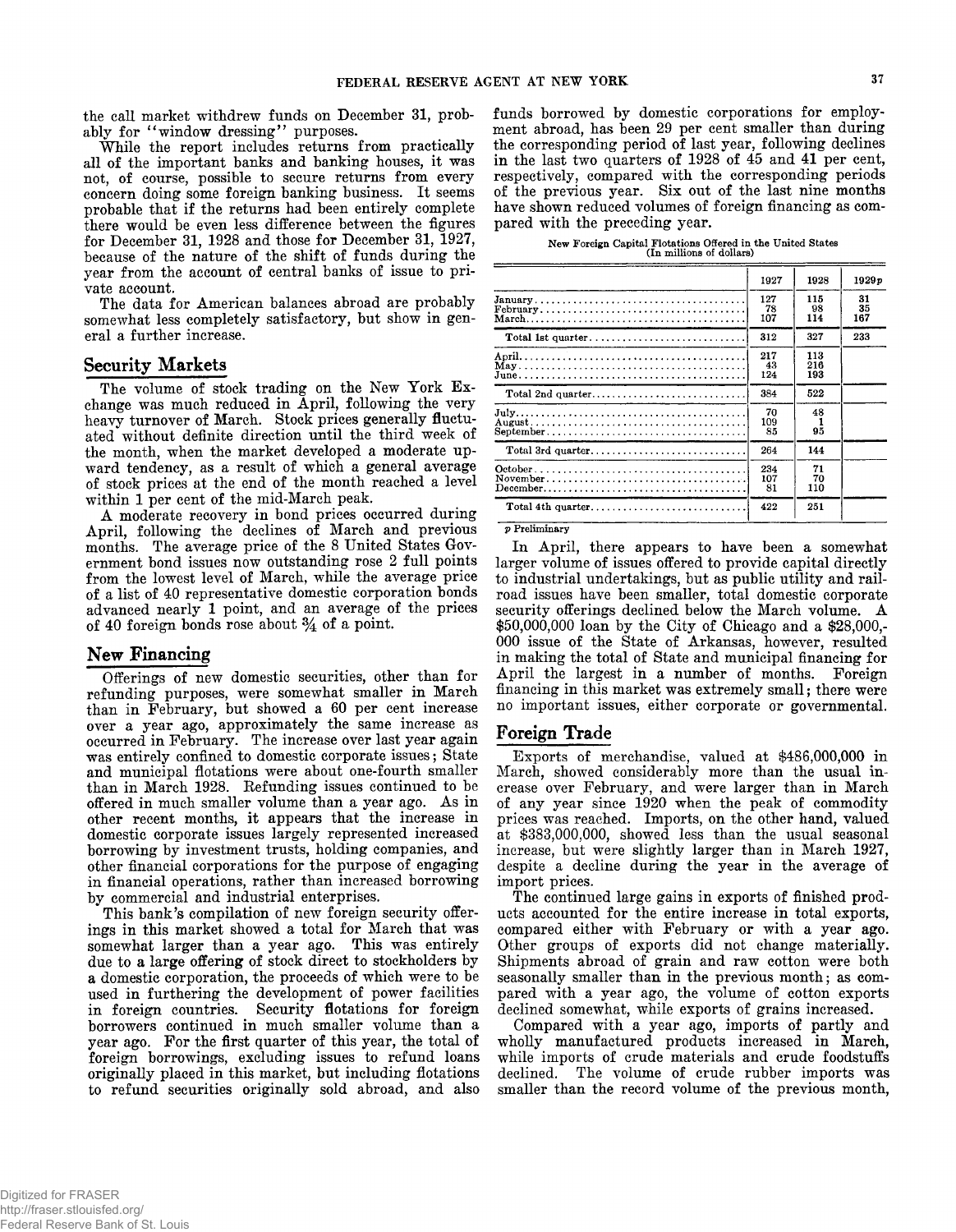**but remained larger than last year. Quantity receipts of raw silk and coffee, however, were smaller than a year ago.**

# **Building**

**Although building contracts in the New York and Northern New Jersey district showed a sharp increase from the previous month, the total for March, neverthe**less, was 27 per cent smaller than a year ago. The F.W. **Dodge Corporation figures of building activities in this district during each of the first three months of the year have been substantially smaller than those of the corresponding months of last year, and the total for the first quarter shows a reduction of nearly one-third from a year ago. Residential building declined 45 per cent from the first quarter of 1928, and was mainly responsible for the decrease in total contracts. Educational building contracts were slightly larger than last year, but other classes of construction work, including public works and utilities, and commercial and industrial building, were smaller.**

**Total building contracts awarded in the 37 States east of the Rockies likewise showed a large increase in March over the previous month, but were 18 per cent smaller than in March 1928. This decrease followed a decline of 4 per cent in January and of 22 per cent in February, so that the first! quarter total of building contracts awarded was 15 per cent below the first quarter of 1928. Declines of 34 per cent in residential building, and of 19 per cent in public works and utilities, were only partly offset by increases of 22 per cent in commercial building, and of 44 per cent in industrial projects, and a slight increase in educational building work.**

**During the first two weeks of April there appeared to be somewhat more than the usual seasonal expansion in building activities, especially in the New York district, but in the third week of the month contracts again dropped below the level of a year ago, and the total increase for the first three weeks over last year was 9 per cent.**

### **Employment and Wages**

**Factory employment, both in New York State and in the country as a whole, showed a further increase of more than seasonal proportions in March. In addition to the improvement in factory employment during recent months, the usual spring increase is being shown in outof-door labor, such as for agricultural work, building, and road construction.**

**A considerable increase in employment opportunities is shown also by the rate of voluntary labor turnover reported by the Metropolitan Life Insurance Company, and by the ratio of orders for workers to applications for employment at New York State Employment Offices. Voluntary labor turnover was the largest for any March since 1924, which indicates that workers are finding conditions more favorable for changing jobs. The employment office figures during March were substantially above a year ago, and equaled the corresponding period in 1927.**

**An equally favorable picture is presented by wage payments. In New York State, average weekly earnings of factory employees reached the highest level ever reported, and total wage payments were the largest since March 1926.**

#### **Production**

**Productive activity in leading industries continued at a high level in March. New records for all time were established in production of steel ingots, passenger automobiles, and motor trucks. After allowance for the usual seasonal increase, however, production of passenger automobiles and of steel ingots showed little change from the high levels of February, and production of motor trucks declined substantially. Pig iron production increased more than usual in March to the second largest monthly total on record, and after seasonal and growth allowance was the largest since February 1925. Consumption of silk increased slightly, but declines occurred in mill consumption of cotton, and in production of petroleum, copper, leather, zinc, and cement, after allowance has been made for the usual seasonal variations. Output of both bituminous and anthracite coal declined sharply.**

**Steel mill activity remained at a high level during April, and the present indications are that there was no substantial change in activity in other industries.**

**This bank's indexes of production, adjusted for seasonal variations and growth, are shown below.**

|                                                             | 1928 |      | 1929 |              |
|-------------------------------------------------------------|------|------|------|--------------|
|                                                             | Mar. | Jan. | Feb. | Mar.         |
| Producers' Goods                                            |      |      |      |              |
|                                                             | 104  | 113  | 116  | 120          |
| Steel ingots                                                | 109  | 113  | 122  | 120          |
| Cotton consumption $\ldots, \ldots, \ldots, \ldots$         | 95   | 106  | 107  | 102          |
| Woolen mill activity*                                       | 86   | 96   | 95   | 94 p         |
| $Silk consumption*, \ldots, \ldots, \ldots, \ldots, \ldots$ | 140  | 127  | 109  | 113          |
| Petroleum                                                   | 110  | 116  | 119  | 111p         |
| Bituminous coal                                             | 87   | 92   | 99   | 79           |
|                                                             | 100  | 112  | 110  | 114          |
|                                                             | 101  | 89   | 79   |              |
|                                                             | 96   | 120  | 130  | 126          |
| Lead                                                        | 100  | 104r | 91   | 85           |
|                                                             | 98   | 83   | 111  | 94           |
| Tin deliveries                                              | 114  | 141  | 100  | 114          |
| Leather, sole                                               | 109  | 104  | 102  | 94           |
|                                                             | 106  | 136  | 106  | 100          |
|                                                             | 107  | 108  | 108  |              |
| $W$ ood pulp                                                | 100  | 109  | 107  |              |
| Consumers' Goods                                            |      |      |      |              |
|                                                             | 128  | 106  | 96   | 89           |
|                                                             | 94   | 91   | 85   | 89           |
| Sheep slaughtered                                           | 106  | 108  | 103  | 104          |
| Calves slaughtered                                          | 83   | 87   | 77   | 79           |
| Farm produce shipped                                        | 95   | 109  | 103  | 98           |
| Wheat flour                                                 | 103  | 103  | 103  | 98           |
| Sugar meltings, U.S. ports                                  | 88   | 113  | 90   | 91           |
| Gasoline                                                    | 97   | 101  | 102  |              |
| Anthracite coal                                             | 76   | 106  | 107  | 73           |
| Paper, newsprint                                            | 91   | 91   | 86   | 86           |
| Printing activity $\dots \dots \dots \dots \dots \dots$     | 104  | 115  |      |              |
| Tobacco products                                            | 105  | 117  | 107  | 104          |
| Boots and shoes                                             | 101  | 96   | 96   | 94p          |
|                                                             | 116  | 129  | 130  | 120 <i>p</i> |
| Automobile, passenger                                       | 132  | 171  | 179r | 178          |
|                                                             | 87   | 164  | 155  | 136          |
|                                                             |      |      |      |              |

**\* Seasonal variation not allowed for p Preliminary** *r* **Revised**

# **Indexes of Business Activity**

**Average daily car loadings of merchandise and miscellaneous freight in March showed about the usual seasonal increase, and in the early part of April showed a more rapid increase. Loadings of bulk freight, however, especially coal, declined sharply in March. Retail trade appears to have been considerably more active than in February, as increases were shown, after seasonal allowance, in average daily sales of department stores and mail order houses; there were increases also in sales of life insurance companies and in advertising.**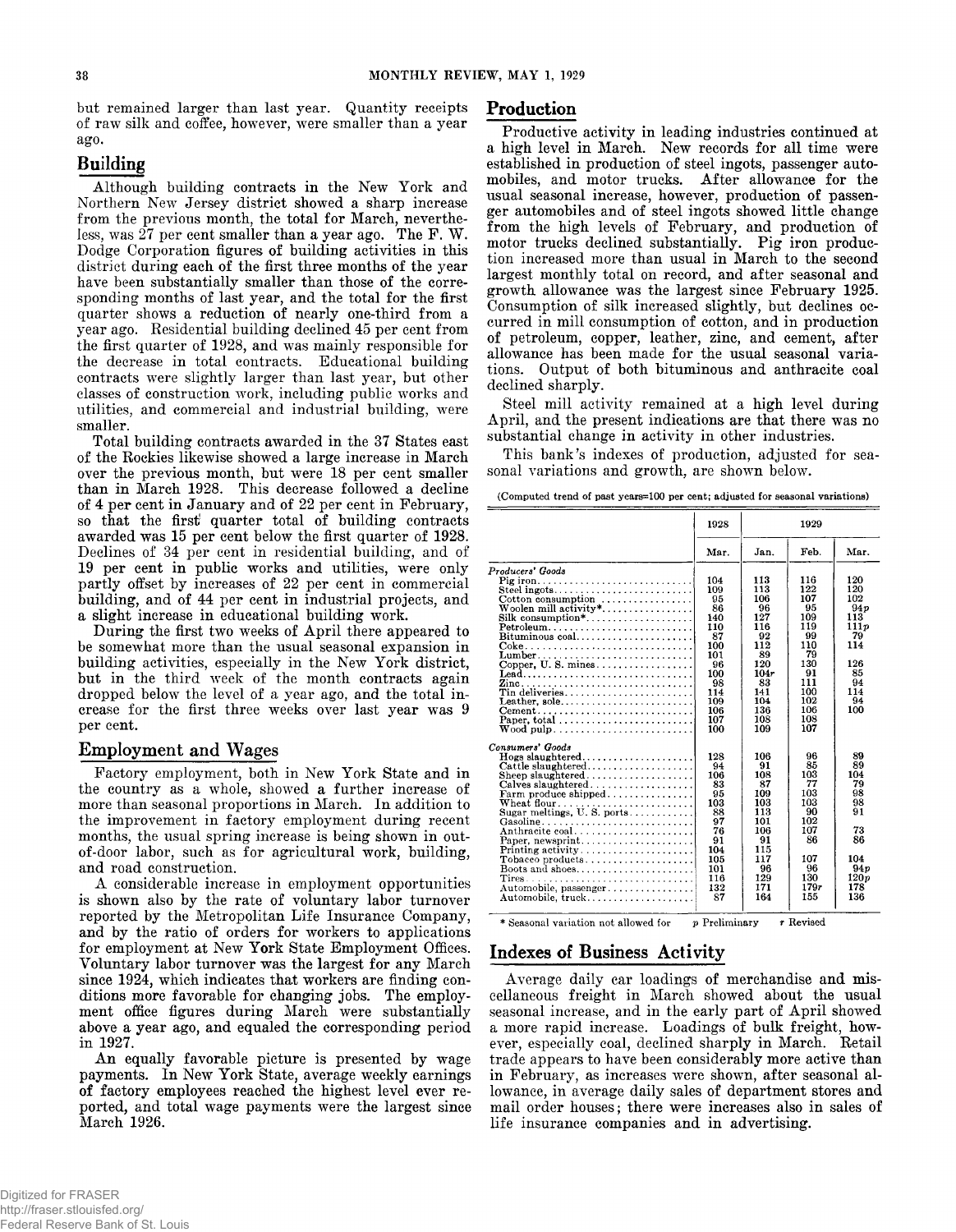**This bank's indexes of business activity, in which allowance has been made for the usual seasonal variations, year-to-year growth, and where necessary for price changes, are shown in the following table.**

**(Computed trend of past years=100 per cent; adjusted for seasonal variations)**

|                                                                                                                                                                                                                                                                                                                                                                                                                       | 1928                                                                    | 1929                                                                     |                                                                         |                                                                  |
|-----------------------------------------------------------------------------------------------------------------------------------------------------------------------------------------------------------------------------------------------------------------------------------------------------------------------------------------------------------------------------------------------------------------------|-------------------------------------------------------------------------|--------------------------------------------------------------------------|-------------------------------------------------------------------------|------------------------------------------------------------------|
|                                                                                                                                                                                                                                                                                                                                                                                                                       | Mar.                                                                    | Jan.                                                                     | Feb.                                                                    | Mar.                                                             |
| Primary Distribution<br>$Car$ loadings, merchandise and misc<br>Car loadings, other<br>$\text{Exports}$<br>Panama Canal traffic<br>Wholesale trade                                                                                                                                                                                                                                                                    | 103<br>92<br>97<br>104<br>86<br>98                                      | 101<br>98<br>99<br>114<br>95<br>104                                      | 103<br>104<br>105<br>117<br>91<br>100                                   | 103<br>87<br>109p<br>108p<br>90<br>101p                          |
| Distribution to Consumer<br>Department store sales, $2nd$ Dist<br>Other chain store sales<br>Advertising                                                                                                                                                                                                                                                                                                              | 98<br>107<br>100<br>89<br>102<br>95                                     | 96<br>96<br>92<br>96<br>106<br>95                                        | 101<br>103<br>99<br>102<br>104<br>98                                    | 107<br>96<br>102<br>106<br>107<br>99                             |
| General Business Activity<br>Bank debits, outside of New York City.<br>Bank debits, New York City<br>Velocity of bank deposits, outside of<br>New York City<br>Velocity of bank deposits, New York City<br>Shares sold on N Y. Stock Exchange<br>Postal receipts<br>Electric power<br>Employment in the United States<br>Business failures<br>Building contracts, 36 States<br>New corporations formed in N.Y. State. | 107<br>159<br>111<br>162<br>281<br>90<br>104<br>95<br>115<br>125<br>115 | 108<br>185<br>121<br>202<br>442<br>85<br>107r<br>98<br>102<br>123<br>120 | 112<br>187<br>125<br>210<br>313<br>87<br>106<br>99<br>102<br>108<br>119 | 113<br>194<br>128<br>216<br>338<br>84<br>100<br>101<br>91<br>109 |
| General price level<br>Composite index of wages<br>Cost of $living \ldots \ldots \ldots \ldots \ldots \ldots$                                                                                                                                                                                                                                                                                                         | 174<br>223<br>169                                                       | 179<br>224<br>172                                                        | 179<br>225<br>170                                                       | 180<br>227<br>171                                                |

*p* **Preliminary r Revised**

# **Wholesale Trade**

**Wholesale trade, as reflected in reports received from dealers in this district, was very irregular in March, but in general showed a substantial seasonal increase over February, and was slightly larger than a year previous, although there was one less selling day than in March of last year. Diamond sales were substantially larger than a year ago, and sales of paper, men's clothing, jewelry, and hardware showed moderate increases. Sales of groceries, cotton goods, and stationery were smaller than in March 1928, and sales of shoes and drugs showed little change. Machine tool orders continued much larger than a year ago, and quantity sales of silk goods also were considerably larger.**

|                                                                                                                                                                                                                                                                                                                     | Percentage<br>Change<br>March 1929<br>compared with<br>February 1929                                                          |                                                                                  | Percentage<br>Change<br>March 1929<br>compared with<br>March 1928                                                                                                                  |                                                                                             | Per cent of<br>Accounts<br>Outstanding<br>February 28<br>Collected<br>in March |                                                                                |
|---------------------------------------------------------------------------------------------------------------------------------------------------------------------------------------------------------------------------------------------------------------------------------------------------------------------|-------------------------------------------------------------------------------------------------------------------------------|----------------------------------------------------------------------------------|------------------------------------------------------------------------------------------------------------------------------------------------------------------------------------|---------------------------------------------------------------------------------------------|--------------------------------------------------------------------------------|--------------------------------------------------------------------------------|
| Commodity                                                                                                                                                                                                                                                                                                           | Net<br>Sales                                                                                                                  | Stock<br>end of<br>month                                                         | <b>Net</b><br>Sales                                                                                                                                                                | Stock<br>end of<br>month                                                                    | 1928                                                                           | 1929                                                                           |
| $G$ roceries<br>Men's clothing $\ldots$<br>Cotton goods $\dots\dots$<br>$Silk$ goods*<br>$\text{Shoes.} \dots \dots \dots \dots \dots$<br>$Drugs \ldots \ldots \ldots \ldots$<br>$Hardware \ldots \ldots$<br>Machine $tools**$<br>$Stationery \ldots \ldots$<br>Paper<br>$Diamonds \ldots \ldots \ldots$<br>Jewelry | $+7.4$<br>$+19.1$<br>$-2.5$<br>$+14.4*$<br>$+43.8$<br>$+19.7$<br>$+29.7$<br>$-0.5$<br>$+6.9$<br>$+12.3$<br>$+12.8$<br>$+11.6$ | $+1.6$<br>$+2.2$<br>$-8.2*$<br>$-13.2$<br>$-1.1$<br>$+0.9$<br>.<br>.<br>.<br>1.9 | 8.9<br>حسد<br>$+3.7$<br>2.2<br>$\overline{\phantom{0}}$<br>$+17.9*$<br>$-0.1$<br>0.4<br>$+$<br>$+1.0$<br>$+50.8$<br>9.3<br>$\overline{\phantom{0}}$<br>$+5.4$<br>$+13.9$<br>$+1.8$ | $+ 6.1$<br>.<br>$-6.5$<br>$+10.1*$<br>$-21.8$<br>$+19.5$<br>$-11.2$<br>.<br>.<br>.<br>-11.8 | 78.9<br>38.9<br>.<br>48.7<br>34.0<br>42.4<br>44.7<br>.<br>81.8<br>67.5<br>27.6 | 72.3<br>45.3<br>.<br>49.3<br>32.3<br>42.5<br>41.3<br>.<br>72.8<br>69.1<br>28.1 |
| Weighted Average                                                                                                                                                                                                                                                                                                    | $+15.7$                                                                                                                       |                                                                                  | $+3.0$                                                                                                                                                                             |                                                                                             | 53.4                                                                           | 52.3                                                                           |

**\* Quantity not value. Reported by Silk Association of America \*\* Reported by the National Machine Tool Builders\* Association**

#### **Department Store Trade**

**Reporting department stores in this district showed in March the largest increase in sales, as compared with a year previous, since August 1926. The reported increase for the month was nearly 8 per cent, and, after allowance for one less business day than in March 1928, the daily rate of sales showed an increase of 12 per cent. While the early Easter this year undoubtedly was a factor in the large volume of sales in March, the increase was probably more than can be attributed to this factor alone. The sales in each locality throughout the district were larger than last year; especially large increases were reported from Newark, Southern New York State, and the Westchester District, and sales in New York City, Buffalo, Bridgeport, Central New York State, and the Capital District showed more than a 6 per cent increase. The increase in sales was even larger in apparel stores than in department stores.**

**Stocks of merchandise on hand in department stores at the end of March were slightly larger than a year previous, notwithstanding the large sales during the month, but the rate of stock turnover was considerably higher than a year ago.**

| Locality                                                                                                                                                                                                                                                                                                                                                                                                                                 | Percentage<br>Change<br>March 1929<br>compared with<br>March 1928                                                                                                                    |                                                                                                               | Per cent of<br>Accounts<br>Outstanding<br>February 28<br>Collected in<br>March  |                                                                  |
|------------------------------------------------------------------------------------------------------------------------------------------------------------------------------------------------------------------------------------------------------------------------------------------------------------------------------------------------------------------------------------------------------------------------------------------|--------------------------------------------------------------------------------------------------------------------------------------------------------------------------------------|---------------------------------------------------------------------------------------------------------------|---------------------------------------------------------------------------------|------------------------------------------------------------------|
|                                                                                                                                                                                                                                                                                                                                                                                                                                          | Net<br>Sales                                                                                                                                                                         | Stock<br>on hand<br>end of<br>month                                                                           | 1928                                                                            | 1929                                                             |
| New York<br>$\text{Buffalo}, \ldots, \ldots, \ldots, \ldots, \ldots, \ldots, \ldots, \ldots$<br>Rochester<br>Syracuse<br>Newark<br>$\text{Bridgeport} \dots \dots \dots \dots \dots \dots \dots \dots \dots$<br>$Elsewhere \ldots \ldots \ldots \ldots \ldots \ldots \ldots$<br>Northern New York State<br>Central New York State<br>Southern New York State<br>Hudson River Valley District<br>Capital District<br>Westchester District | 6.6<br>$^+$<br>6.0<br>$^{+}$<br>2.4<br>$\pm$<br>$^{+}$<br>5.6<br>$+16.2$<br>8.3<br>+<br>$\pm$<br>9.3<br>$^{+}$<br>1.6<br>6.9<br>$+$<br>$+17.3$<br>4.4<br>$+$<br>$+6.5$<br>$+$<br>8.3 | $+1.4$<br>2.3<br>$\qquad \qquad -$<br>$+1.3$<br>$+2.8$<br>$+4.5$<br>$+0.4$<br>$-5.7$<br>.<br>.<br>.<br>.<br>. | 47.2<br>56.2<br>38.6<br>34.3<br>45.1<br>.<br>35.0<br>.<br>.<br>.<br>.<br>.<br>. | 47.1<br>51.7<br>38.4<br>36.3<br>46.1<br>.<br>32.8<br>.<br>.<br>. |
| All department stores                                                                                                                                                                                                                                                                                                                                                                                                                    | $+7.9$                                                                                                                                                                               | $+1.1$                                                                                                        | 45.6                                                                            | 45.6                                                             |
| Apparel stores. $\dots \dots \dots \dots \dots \dots \dots$                                                                                                                                                                                                                                                                                                                                                                              | $+14.1$                                                                                                                                                                              | $+3.4$                                                                                                        | 49.5                                                                            | 47.2                                                             |

**Sales in the apparel departments showed the largest increases, but sales in nearly all principal classes of merchandise except yard goods showed moderate increases over a year ago.**

|                                                                                                                                                                                                                                                                                                                                                                                                                                                    | Net Sales<br>Percentage Change<br>March 1929<br>compared with<br>March 1928                                                                                                                          | Stock on Hand<br>Percentage Change<br>March 31, 1929<br>compared with<br>March 31, 1928                                                                                                       |
|----------------------------------------------------------------------------------------------------------------------------------------------------------------------------------------------------------------------------------------------------------------------------------------------------------------------------------------------------------------------------------------------------------------------------------------------------|------------------------------------------------------------------------------------------------------------------------------------------------------------------------------------------------------|-----------------------------------------------------------------------------------------------------------------------------------------------------------------------------------------------|
| Toys and sporting goods<br>Musical instruments and radio<br>Men's and Boys' wear<br>Women's and Misses' ready-to-wear<br>Luggage and other leather goods<br>Women's ready-to-wear accessories<br>Linens and handkerchiefs<br>Books and stationery<br>Toilet articles and drugs<br>Silverware and jewelry<br>Furniture<br>Home furnishings<br>$\text{Cotten goods} \dots \dots \dots \dots \dots \dots \dots$<br>Silks and velvets<br>Miscellaneous | $+26.7$<br>$+26.3$<br>$+22.8$<br>$+21.0$<br>$+19.2$<br>$+17.8$<br>$+15.6$<br>$+14.6$<br>$+5.3$<br>$+4.9$<br>$+4.6$<br>$+4.6$<br>$+3.9$<br>$+1.3$<br>$-2.9$<br>$-5.9$<br>$-16.2$<br>$-22.0$<br>$-5.8$ | $+2.8$<br>$-1.0$<br>$-19.7$<br>$-1.3$<br>$-2.4$<br>$-2.6$<br>$-5.1$<br>$-7.9$<br>$-2.0$<br>$-4.9$<br>$-6.5$<br>$+4.0$<br>$-11.9$<br>$+7.6$<br>$+6.9$<br>$-2.6$<br>$-9.8$<br>$-16.1$<br>$-6.2$ |